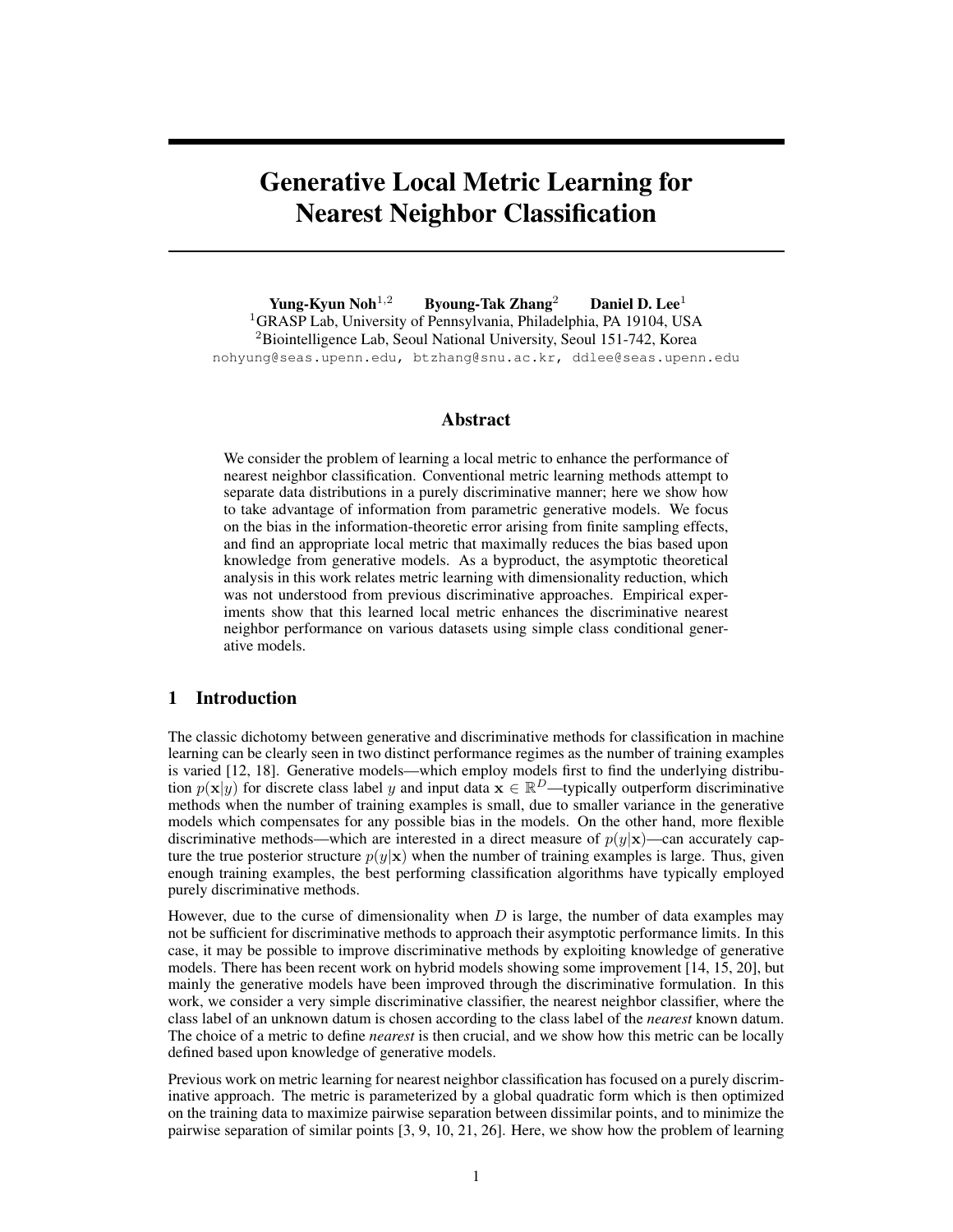a metric can be related to reducing the theoretical bias of the nearest neighbor classifier. Though the performance of the nearest neighbor classifier has good theoretical guarantees in the limit of infinite data, finite sampling effects can introduce a bias which can be minimized by the choice of an appropriate metric. By directly trying to reduce this bias at each point, we will see the classification error is significantly reduced compared to the global class-separating metric.

We show how to choose such a metric by analyzing the probability distribution on nearest neighbors, provided we know the underlying generative models. Analyses of nearest neighbor distributions have been discussed before [11, 19, 24, 25], but we take a simpler approach and derive the metricdependent term in the bias directly. We then show that minimizing this bias results in a semi-definite programming optimization that can be solved analytically, resulting in a locally optimal metric. In related work, Fukunaga et al. considered optimizing a metric function in a generative setting [7, 8], but the resulting derivation was inaccurate and does not improve nearest neighbor performance. Jaakkola et al. first showed how a generative model can be used to derive a special kernel, called the Fisher kernel [12], which can be related to a distance function. Unfortunately, the Fisher kernel is quite generic, and need not necessarily improve nearest neighbor performance.

Our generative approach also provides a theoretical relationship between metric learning and the dimensionality reduction problem. In order to find better projections for classification, research on dimensionality reduction using labeled training data has utilized information-theoretic measures such as Bhattacharrya divergence [6] and mutual information [2, 17]. We argue how these problems can be connected with metric learning for nearest neighbor classification within the general framework of F-divergences. We will also explain how dimensionality reduction is entirely different from metric learning in the generative approach, whereas in the discriminative setting, it is simply a special case of metric learning where particular directions are shrunk to zero.

The remainder of the paper is organized as follows. In section 2, we motivate by comparing the metric dependency of the discriminative and generative approaches for nearest neighbor classification. After we derive the bias due to finite sampling in section 3, we show, in section 4, how minimizing this bias results in a local metric learning algorithm. In section 5, we explain how metric learning should be understood in a generative perspective, in particular, its relationship with dimensionality reduction. Experiments on various datasets are presented in section 6, comparing our experimental results with other well-known algorithms. Finally, in section 7, we conclude with a discussion of future work and possible extensions.

# 2 Metric and Nearest Neighbor Classification

In recent work, determining a good metric for nearest neighbor classification is believed to be crucial. However, traditional generative analysis of this problem has simply ignored the metric issue with good reason, as we will see in section 2.2. In this section, we explain the apparent contradiction between two different approaches to this issue, and briefly describe how the resolution of this contradiction will lead to a metric learning method that is both theoretically and practically plausible.

#### 2.1 Metric Learning for Nearest Neighbor Classification

A nearest neighbor classifier determines the label of an unknown datum according to the label of its nearest neighbor. In general, the meaning of the term *nearest* is defined along with the notion of distance in data space. One common choice for this distance is the Mahalanobis distance with a positive definite square matrix  $A \in \mathbb{R}^{D \times D}$  where D is the dimensionality of data space. In this case, the distance between two points  $x_1$  and  $x_2$  is defined as

$$
d(\mathbf{x}_1, \mathbf{x}_2) = \sqrt{(\mathbf{x}_1 - \mathbf{x}_2)^T A (\mathbf{x}_1 - \mathbf{x}_2)},
$$
\n(1)

and the nearest datum  $x_{NN}$  is one having minimal distance to the test point among labeled training data in  $\{\mathbf x_i\}_{i=1}^N$ 

In this classification task, the results are highly dependent on the choice of matrix A, and prior work has attempted to improve the performance by a better choice of A. This recent work has assumed the following common heuristic: the training data in different classes should be separated in a new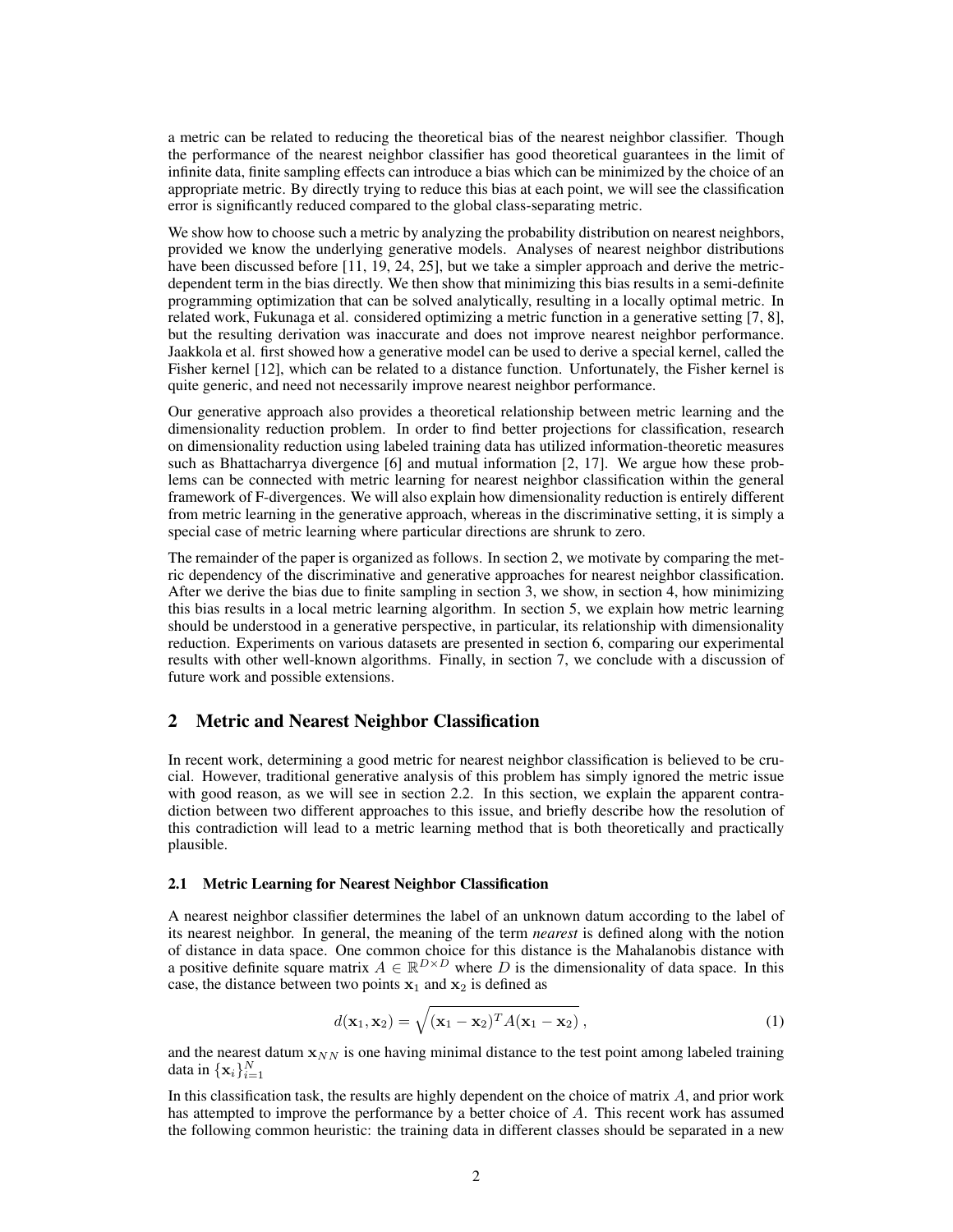metric space. Given training data, a global  $A$  is optimized such that directions separating different class data are extended, and directions binding same class data together are shrunk [3, 9, 10, 21, 26].

However, in terms of the test results, these conventional methods do not improve the performance dramatically, which will be shown in our later experiments on large datasets, and we show why only small improvements arise in our theoretical analysis.

#### 2.2 Theoretical Performance of Nearest Neighbor Classifier

Contrary to recent metric learning approaches, a simple theoretical analysis using a generative model displays no sensitivity to the choice of the metric. We consider i.i.d. samples generated from two different distributions  $p_1(\mathbf{x})$  and  $p_2(\mathbf{x})$  over the vector space  $\mathbf{x} \in \mathbb{R}^D$ . With infinite samples, the probability of misclassification using a nearest neighbor classifier can be obtained:

$$
E_{Asymp} = \int \frac{p_1(\mathbf{x})p_2(\mathbf{x})}{p_1(\mathbf{x}) + p_2(\mathbf{x})} d\mathbf{x},\tag{2}
$$

which is better known by its relationship to an upper bound, twice the optimal Bayes error [4, 7, 8].

By looking at the asymptotic error in a linearly transformed z-space, we can show that Eq. (2) is invariant to the change of metric. If we consider a linear transformation  $z = L<sup>T</sup>x$  using a full rank matrix L, and the distribution  $q_c(\mathbf{z})$  for  $c \in \{1,2\}$  in z-space satisfying  $p_c(\mathbf{x})d\mathbf{x} = q_c(\mathbf{z})d\mathbf{z}$ and accompanying measure change  $d\mathbf{z} = |L|d\mathbf{x}$ , we see  $E_{Asymp}$  in z-space is unchanged. Since any positive definite A can be decomposed as  $A = LL^T$ , we can say the asymptotic error remains constant even as the metric shrinks or expands any spatial directions in data space.

This difference in behavior in terms of metric dependence can be understood as a special property that arises from infinite data. When we do not have infinite samples, the expectation of error is biased in that it deviates from the asymptotic error, and the bias is dependent on the metric. From a theoretical perspective, the asymptotic error is the theoretical limit of expected error, and the bias reduces as the number of samples increase. Since this difference is not considered in previous research, the aforementioned metric will not exhibit performance improvements when the sample number is large.

In the next section, we look at the performance bias associated with finite sampling directly and find a metric that minimizes the bias from the asymptotic theoretical error.

# 3 Performance Bias due to Finite Sampling

Here, we obtain the expectation of nearest neighbor classification error from the distribution of nearest neighbors in different classes. As we consider finite number of samples, the nearest neighbor from a point  $x_0$  appears at a finite distance  $d_N > 0$ . This non-zero distance gives rise to the performance difference from its theoretical limit (2). A twice-differentiable distribution  $p(x)$  is considered and approximated to second order near a test point  $x_0$ :

$$
p(\mathbf{x}) \simeq p(\mathbf{x}_0) + \nabla p(\mathbf{x})|_{\mathbf{x} = \mathbf{x}_0}^T (\mathbf{x} - \mathbf{x}_0) + \frac{1}{2} (\mathbf{x} - \mathbf{x}_0)^T \nabla \nabla p(\mathbf{x})|_{\mathbf{x} = \mathbf{x}_0} (\mathbf{x} - \mathbf{x}_0)
$$
(3)

with the gradient  $\nabla p(\mathbf{x})$  and Hessian matrix  $\nabla \nabla p(\mathbf{x})$  defined by taking derivatives with respect to x.

Now, under the condition that the nearest neighbor appears at the distance  $d_N$  from the test point, the expectation of the probability  $p(\mathbf{x}_{NN})$  at a nearest neighbor point is derived by averaging the probability over the D-dimensional hypersphere of radius  $d_N$ , as in Fig. 1. After averaging, the gradient term disappears, and the resulting expectation is the sum of the probability at  $x_0$  and a residual term containing the Laplacian of p. We replace this expected probability by  $\tilde{p}(\mathbf{x}_0)$ .

$$
E_{\mathbf{x}_{NN}}\left[p(\mathbf{x}_{NN})|d_N, \mathbf{x}_0\right]
$$
  
=  $p(\mathbf{x}_0) + \frac{1}{2}E_{\mathbf{x}_{NN}}\left[(\mathbf{x} - \mathbf{x}_0)^T \nabla \nabla p(\mathbf{x})(\mathbf{x} - \mathbf{x}_0)\middle| \|\mathbf{x} - \mathbf{x}_0\|^2 = d_N^2\right]$   
=  $p(\mathbf{x}_0) + \frac{d_N^2}{2D} \cdot \nabla^2 p|_{\mathbf{x} = \mathbf{x}_0} \equiv \tilde{p}(\mathbf{x}_0)$  (4)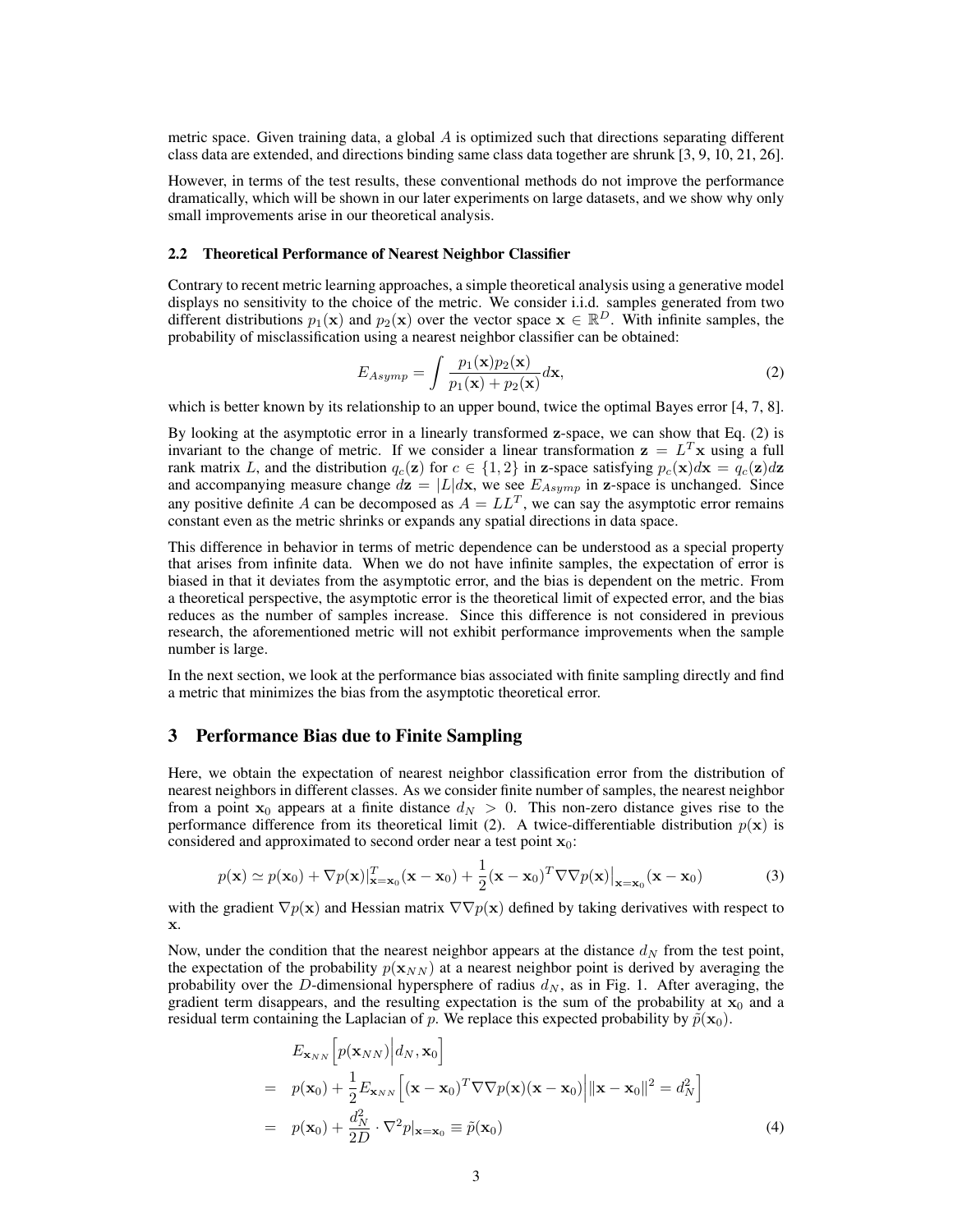

Figure 1: The nearest neighbor  $x_{NN}$  appears at a finite distance  $d_N$  from  $x_0$  due to finite sampling. Given the data distribution  $p(x)$ , the average probability density function over the surface of a  $\overline{D}$ dimensional hypersphere is  $\tilde{p}(\mathbf{x}_0) = p(\mathbf{x}_0) + \frac{d_N^2}{4D} \nabla^2 p|_{\mathbf{x} = \mathbf{x}_0}$  for small  $d_N$ .

where the scalar Laplacian  $\nabla^2 p(\mathbf{x})$  is given by the sum of the eigenvalues of the Hessian  $\nabla \nabla p(\mathbf{x})$ .

If we look at the expected error, it is the expectation of the probability that the test point and its neighbor are labeled differently. In other words, the expectation error  $E_{NN}$  is the expectation of  $e(\mathbf{x}, \mathbf{x}_{NN}) = p(C_1|\mathbf{x})p(C_2|\mathbf{x}_{NN}) + p(C_2|\mathbf{x})p(C_1|\mathbf{x}_{NN})$  over both the distribution of x and the distribution of nearest neighbor  $x_{NN}$  for a given x:

$$
E_{NN} = E_{\mathbf{x}} \left[ E_{\mathbf{x}_{NN}} \left[ e(\mathbf{x}, \mathbf{x}_{NN}) \Big| \mathbf{x} \right] \right]
$$
 (5)

We then replace the posteriors  $p(C|\mathbf{x})$  and  $p(C|\mathbf{x}_{NN})$  as  $p_c(\mathbf{x})/(p_1(\mathbf{x}) + p_2(\mathbf{x}))$  and  $p_c(\mathbf{x}_{NN})/(p_1(\mathbf{x}_{NN}) + p_2(\mathbf{x}_{NN}))$  respectively, and approximate the expectation of the posterior  $E_{\mathbf{x}_{NN}}\left[p(C|\mathbf{x}_{NN})\Big|d_N,\mathbf{x}\right]$  at a fixed distance  $d_N$  from test point x using  $\tilde{p}_c(\mathbf{x})/(\tilde{p}_1(\mathbf{x})+\tilde{p}_2(\mathbf{x}))$ . If we expand  $E_{NN}$  with respect to  $d_N$ , and take the expectation using the decomposition,  $E_{\mathbf{x}_{NN}}[f] =$  $E_{d_N}\left[E_{\mathbf{x}_{NN}}\left[f\Big|d_N\right]\right]$ , then the expected error is given to leading order by

$$
E_{NN} \simeq \int \frac{p_1 p_2}{p_1 + p_2} d\mathbf{x} +
$$
  
\n
$$
\frac{E_{d_N}[d_N^2]}{4D} \int \frac{1}{(p_1 + p_2)^2} \left[ p_1^2 \nabla^2 p_2 + p_2^2 \nabla^2 p_1 - p_1 p_2 (\nabla^2 p_1 + \nabla^2 p_2) \right] d\mathbf{x}
$$
 (6)

When  $E_{d_N}[d_N^2] \to 0$  with an infinite number of samples, this error converges to the asymptotic limit in Eq. (2) as expected. The residual term can be considered as the finite sampling bias of the error discussed earlier. Under the coordinate transformation  $z = L<sup>T</sup>x$  and the distributions  $p(x)$  on x and  $q(\mathbf{z})$  on  $\mathbf{z}$ , we see that this bias term is dependent upon the choice of a metric  $A = LL^T$ .

$$
\frac{1}{(q_1+q_2)^2} \Big[ q_1^2 \nabla^2 q_2 + q_2^2 \nabla^2 q_1 - q_1 q_2 \left( \nabla^2 q_1 + \nabla^2 q_2 \right) \Big] d\mathbf{z} \tag{7}
$$
\n
$$
= \frac{1}{(p_1+p_2)^2} tr \Big[ A^{-1} \Big( p_1^2 \nabla \nabla p_2 + p_2^2 \nabla \nabla p_1 - p_1 p_2 \left( \nabla \nabla p_1 + \nabla \nabla p_2 \right) \Big) \Big] d\mathbf{x}
$$

which is derived using  $p(\mathbf{x})d\mathbf{x} = q(\mathbf{z})d\mathbf{z}$  and  $|L|\nabla^2 q = tr[A^{-1}\nabla\nabla p]$ . Expectation of squared distance  $E_{d_N}[d_N^2]$  is related to the determinant |A|, which will be fixed to 1. Thus, finding the metric that minimizes the quantity given in Eq. (7) at each point is equivalent to minimizing the metric-dependent bias in Eq. (6).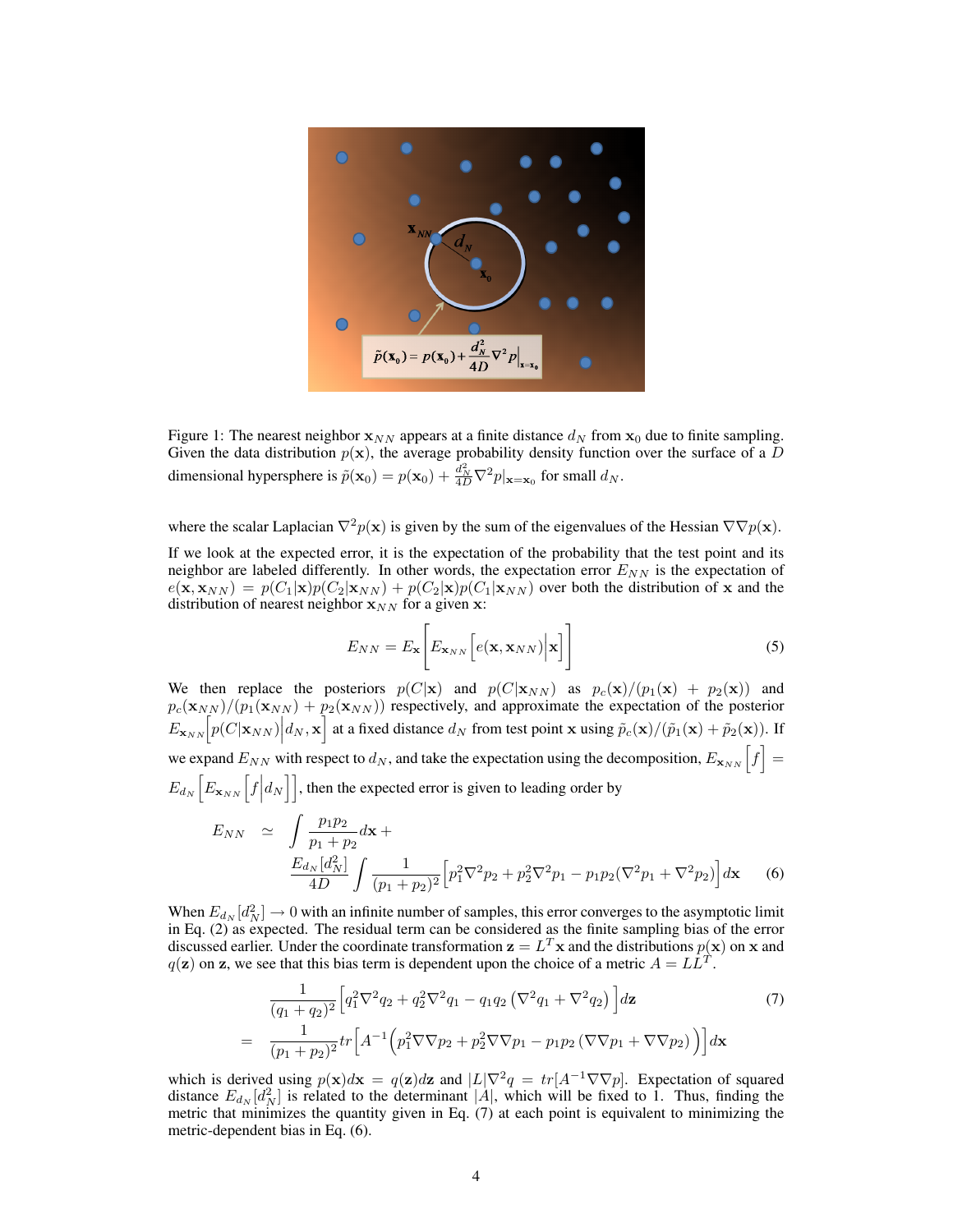# 4 Reducing Deviation from the Asymptotic Performance

Finding the local metric that minimizes the bias can be formulated as a semi-definite programming (SDP) problem of minimizing squared residual with respect to a positive semi-definite metric  $A$ :

$$
\min_{A} (tr[A^{-1}B])^{2} \quad s.t. \quad |A| = 1, A \succeq 0 \tag{8}
$$

where the matrix  $B$  at each point is

$$
B = p_1^2 \nabla \nabla p_2 + p_2^2 \nabla \nabla p_1 - p_1 p_2 (\nabla \nabla p_1 + \nabla \nabla p_2). \tag{9}
$$

This is a simple SDP having an analytical solution where the solution shares the eigenvectors with B. Let  $\Lambda_+ \in \mathbb{R}^{d_+ \times d_+}$  and  $\Lambda_- \in \mathbb{R}^{d_- \times d_-}$  be the diagonal matrices containing the positive and negative eigenvalues of B respectively. If  $U_+ \in \mathbb{R}^{D \times d_+}$  contains the eigenvectors corresponding to the eigenvalues in  $\Lambda_+$  and  $U_-\in\mathbb{R}^{D\times d_-}$  contains the eigenvectors corresponding to the eigenvalues in  $\Lambda_-,$  we use the solution given by

$$
A_{opt} = [U_+ U_-] \begin{pmatrix} d_+ \Lambda_+ & 0 \\ 0 & -d_- \Lambda_- \end{pmatrix} [U_+ U_-]^T
$$
 (10)

The solution  $A_{opt}$  is a local metric since we assumed that the nearest neighbor was close to the test point satisfying Eq. (3). In principle, distances should then be defined as geodesic distances using this local metric on a Riemannian manifold. However, this is computationally difficult, so we use the surrogate distance  $A = \gamma I + A_{\text{out}}$  and treat  $\gamma$  as a regularization parameter that is learned in addition to the local metric  $A_{\text{opt}}$ .

The multiway extension of this problem is straightforward. The asymptotic error with  $C$ -class distributions can be extended to  $\frac{1}{C}\sum_{c=1}^C \int \left(p_c \sum_{j\neq i} p_j\right) / \left(\sum_i p_i\right) d\mathbf{x}$  using the posteriors of each class, and it replaces  $B$  in Eq. (9) by the extended matrix:

$$
B = \sum_{i=1}^{C} \nabla^2 p_i \left( \sum_{j \neq i} p_j^2 - p_i \sum_{j \neq i} p_j \right).
$$
 (11)

## 5 Metric Learning in Generative Models

Traditional metric learning methods can be understood as being purely discriminative. In contrast to our method that directly considers the expected error, those methods are focused on maximizing the separation of data belonging to different classes. In general, their motivations are compared to the supervised dimensionality reduction methods, which try to find a low dimensional space where the separation between classes is maximized. Their dimensionality reduction is not that different from metric learning, but often as a special case where metric in particular directions is forced to be zero.

In the generative approach, however, the relationship between dimensionality reduction and metric learning is different. As in the discriminative case, dimensionality reduction in generative models tries to obtain class separation in a transformed space. It assumes particular parametric distributions (typically Gaussians), and uses a criterion to maximize the separation [2, 6, 16, 17]. One general form of these criteria is the F-divergence (also known as Csiszer's general measure of divergence), that can be defined with respect to a convex function  $\phi(t)$  for  $t \in \mathbb{R}$  [13]:

$$
F(p_1(\mathbf{x}), p_2(\mathbf{x})) = \int p_1(\mathbf{x}) \phi\left(\frac{p_2(\mathbf{x})}{p_1(\mathbf{x})}\right) d\mathbf{x}.
$$
 (12)

The examples of using this divergence include the Bhattacharyya divergence  $\int \sqrt{p_1(\mathbf{x})p_2(\mathbf{x})}d\mathbf{x}$ when  $\phi(t) = \sqrt{t}$  and the KL-divergence  $-f p_1(\mathbf{x}) \log \left( \frac{p_2(\mathbf{x})}{p_1(\mathbf{x})} \right)$  $\frac{p_2(\mathbf{x})}{p_1(\mathbf{x})} dx$  when  $\phi(t) = -\log(t)$ . Using mutual information between data and labels can be understood as an extension of KL-divergence. The well known Linear Discriminant Analysis is a special example of Bhattacharyya criterion when we assume two-class Gaussians sharing the same covariance matrices.

Unlike dimensionality reduction, we cannot use these criteria for metric learning because any Fdivergence is metric-invariant. The asymptotic error Eq. (2) is related to one particular F-divergence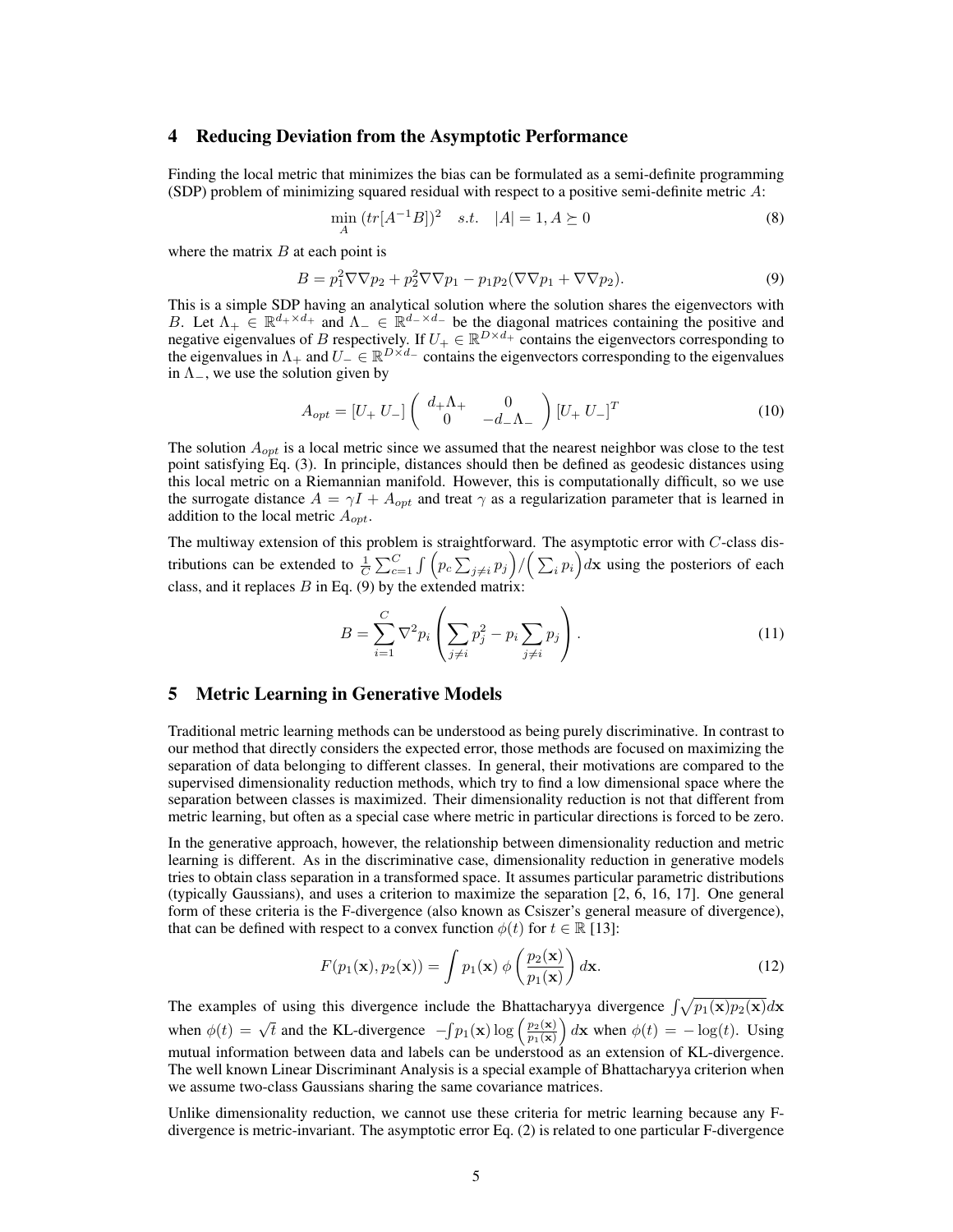

Figure 2: Optimal local metrics are shown on the left for three example Gaussian distributions in a 5-dimensional space. The projected 2-dimensional distributions are represented as ellipses (one standard deviation from the mean), while the remaining 3 dimensions have an isotropic distribution. The local  $\tilde{p}/p$  of the three classes are plotted on the right using a Euclidean metric I and for the optimal metric  $A_{opt}$ . The solution  $A_{opt}$  tries to keep the ratio  $\tilde{p}/p$  over the different classes as similar as possible when the distance  $d_N$  is varied.

by  $E_{Asump} = 1 - F(p_1, p_2)$  with a convex function  $\phi(t) = 1/(1 + t)$ . Therefore, in generative models, the metric learning problem is qualitatively different from the dimensionality reduction problem in this aspect. One interpretation is that the F-measure can be understood as a measure of dimensionality reduction in an asymptotic situation. In this case, the role of metric learning can be defined to move the expected F-measure toward the asymptotic F-measure by appropriate metric adaptation.

Finally, we provide an alternative understanding on the problem of reducing Eq. (7). By reformulating Eq. (9) into  $(p_2 - p_1)(p_2 \nabla^2 p_1 - p_1 \nabla^2 p_2)$ , we can see that the optimal metric tries to minimize the difference between  $\frac{\nabla^2 p_1}{p_1}$  and  $\frac{\nabla^2 p_2}{p_2}$ . If  $\frac{\nabla^2 p_1}{p_1} \approx \frac{\nabla^2 p_2}{p_2}$ , this also implies

$$
\frac{\tilde{p}_1}{p_1} \approx \frac{\tilde{p}_2}{p_2} \tag{13}
$$

for  $\tilde{p} = p + \frac{d_N^2}{2D} \nabla^2 p$ , the average probability at a distance  $d_N$  in (4). Thus, the algorithm tries to keep the ratio of the average probabilities  $\tilde{p_1}/\tilde{p_2}$  at a distance  $d_N$  to be as similar as possible to the ratio of probabilities  $p_1/p_2$  at the test point. This means that the expected nearest neighbor classification at a distance  $d_N$  will be least biased due to finite sampling. Fig. 2 shows how the learned local metric  $A_{opt}$  varies at a point x for a 3-class Gaussian example, and how the ratio of  $\tilde{p}/p$  is kept as similar as possible.

# 6 Experiments

We apply our algorithm for learning a local metric to synthetic and various real datasets and see how well it improves nearest neighbor classification performance. Simple standard Gaussian distributions are used to learn the generative model, with parameters including the mean vector  $\mu$  and covariance matrix  $\Sigma$  for each class. The Hessian of a Gaussian distribution is then given by the expression:

$$
\nabla \nabla p(\mathbf{x}) = p(\mathbf{x}) \left[ \Sigma^{-1} (\mathbf{x} - \mu) (\mathbf{x} - \mu)^T \Sigma^{-1} - \Sigma^{-1} \right]
$$
(14)

This expression is then used to learn the optimal local metric. We compare the performance of our method (GLML—Generative Local Metric Learning) with recent metric learning discriminative methods which report state-of-the-art performance on a number of datasets. These include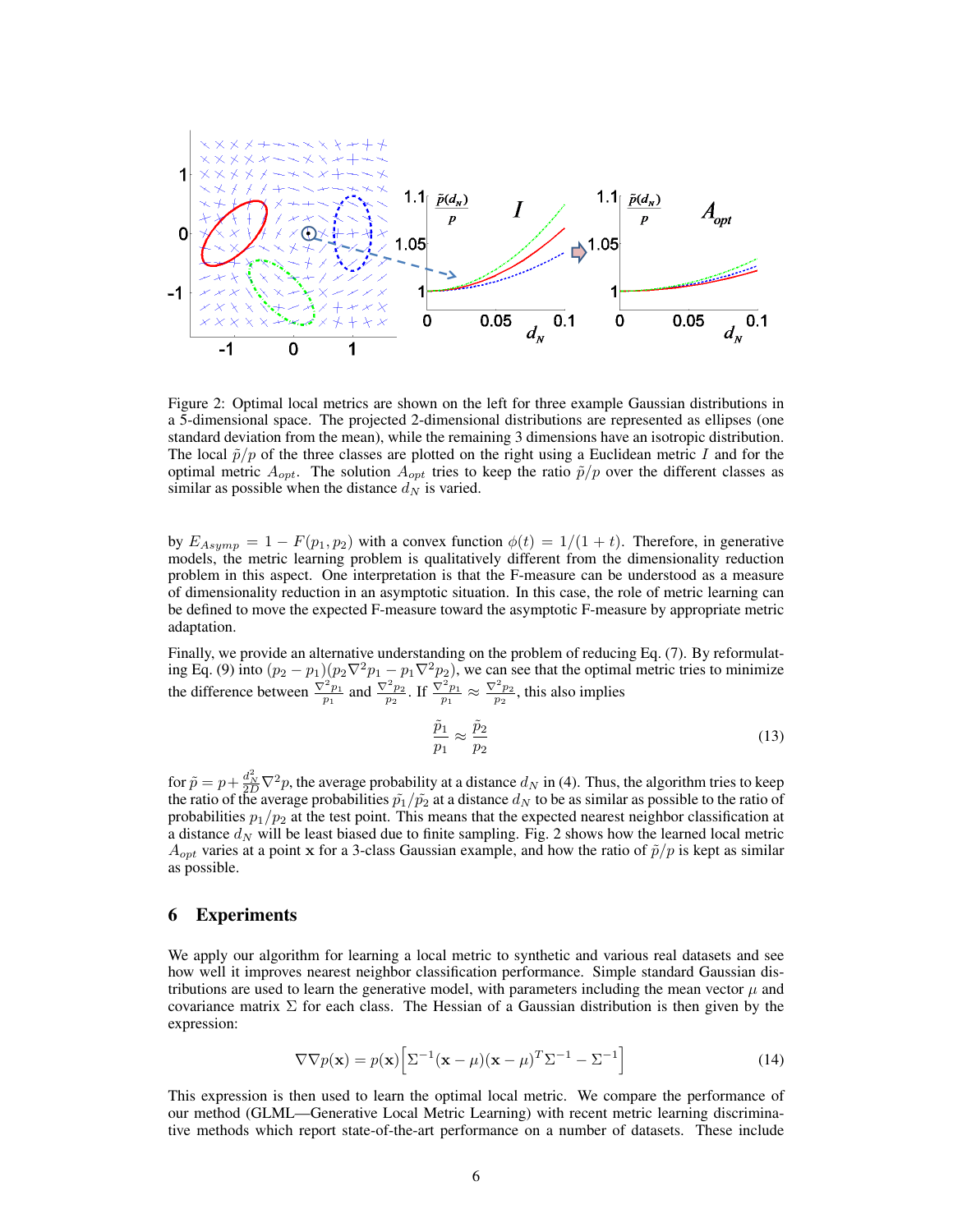Information-Theoretic Metric Learning (ITML)<sup>1</sup> [3], Boost Metric<sup>2</sup> (BM) [21], and Largest Margin Nearest Neighbor  $(LMNN)^3$  [26]. We used the implementations downloaded from the corresponding authors' websites. We also compare with a local metric given by the Fisher kernel [12] assuming a single Gaussian for the generative model and using the location parameter to derive the Fisher information matrix. The metric from the Fisher kernel was not originally intended for nearest neighbor classification, but it is the only other reported algorithm that learns a local metric from generative models.

For the synthetic dataset, we generated data from two-class random Gaussian distributions having two fixed means. The covariance matrices are generated from random orthogonal eigenvectors and random eigenvalues. Experiments were performed varying the input dimensionality, and the classification accuracies are shown in Fig. 3.(a) along with the results of the other algorithms. We used 500 test points and an equal number of training examples. The experiments were performed with 20 different realizations and the results were averaged. As the dimensionality grows, the original nearest neighbor performance degrades because of the high dimensionality. However, we see that the proposed local metric highly outperforms the discriminative nearest neighbor performance in a high dimensional space appropriately. We note that this example is ideal for GLML, and it shows much improvement compared to the other methods.

The other experiments consist of the following benchmark datasets: UCI machine learning repository<sup>4</sup> datasets (Ionosphere, Wine), and the IDA benchmark repository<sup>5</sup> (German, Image, Waveform, Twonorm). We also used the USPS handwritten digits and the TI46 speech dataset. For the USPS data, we resized the images to  $8 \times 8$  pixels and trained on the 64-dimensional pixel vector data. For the TI46 dataset, the examples consist of spoken sounds pronounced by 8 different men and 8 different women. We chose the pronunciation of ten digits ("zero" to "nine"), and performed a 10 class digit classification task. 10 different filters in the Fourier domain were used as features to preprocess the acoustic data. The experiments were done on 20 data sampling realizations for Twonorm and TI46, 10 for USPS, 200 for Wine, and 100 for the others.

Except the synthetic data in Fig. 3.(a), the data consist of various number of training data per class. The regularization parameter  $\gamma$  value is chosen by cross-regularization on a subset of the training data, then fixed for testing. The covariance matrix of the learned Gaussian distributions is also regularized by setting  $\Sigma = \hat{\Sigma} + \alpha I$  where  $\hat{\Sigma}$  is the estimated covariance. The parameter  $\alpha$  is set prior to each experiment.

From the results shown in Fig. 3, our local metric algorithm generally outperforms most of the other metrics across most of the datasets. On quite a number of datasets, many of the other methods do not outperform the original Euclidean nearest neighbor classifier. This is because on some of these datasets, performance cannot be improved using a global metric. On the other hand, the local metric derived from simple Gaussian distributions always shows a performance gain over the naive nearest neighbor classifier. In contrast, using Bayes rule with these simple Gaussian generative models often results in very poor performance. The computational time using a local metric is also very competitive, since the underlying SDP optimization has a simple spectral solution. This is in contrast to other methods which numerically solve for a global metric using an SDP over the data points.

# 7 Conclusions

In our study, we showed how a local metric for nearest neighbor classification can be learned using generative models. Our experiments show improvement over competitive methods on a number of experimental datasets. The learning algorithm is derived from an analysis of the asymptotic performance of the nearest neighbor classifier, such that the optimal metric minimizes the bias of the expected performance of the classifier. This connection to generative models is very powerful, and can easily be extended to include missing data—one of the large advantages of generative models

<sup>1</sup> http://userweb.cs.utexas.edu/ pjain/itml/

<sup>2</sup> http://code.google.com/p/boosting/

<sup>3</sup> http://www.cse.wustl.edu/ kilian/Downloads/LMNN.html

<sup>4</sup> http://archive.ics.uci.edu/ml/

<sup>5</sup> http://www.fml.tuebingen.mpg.de/Members/raetsch/benchmark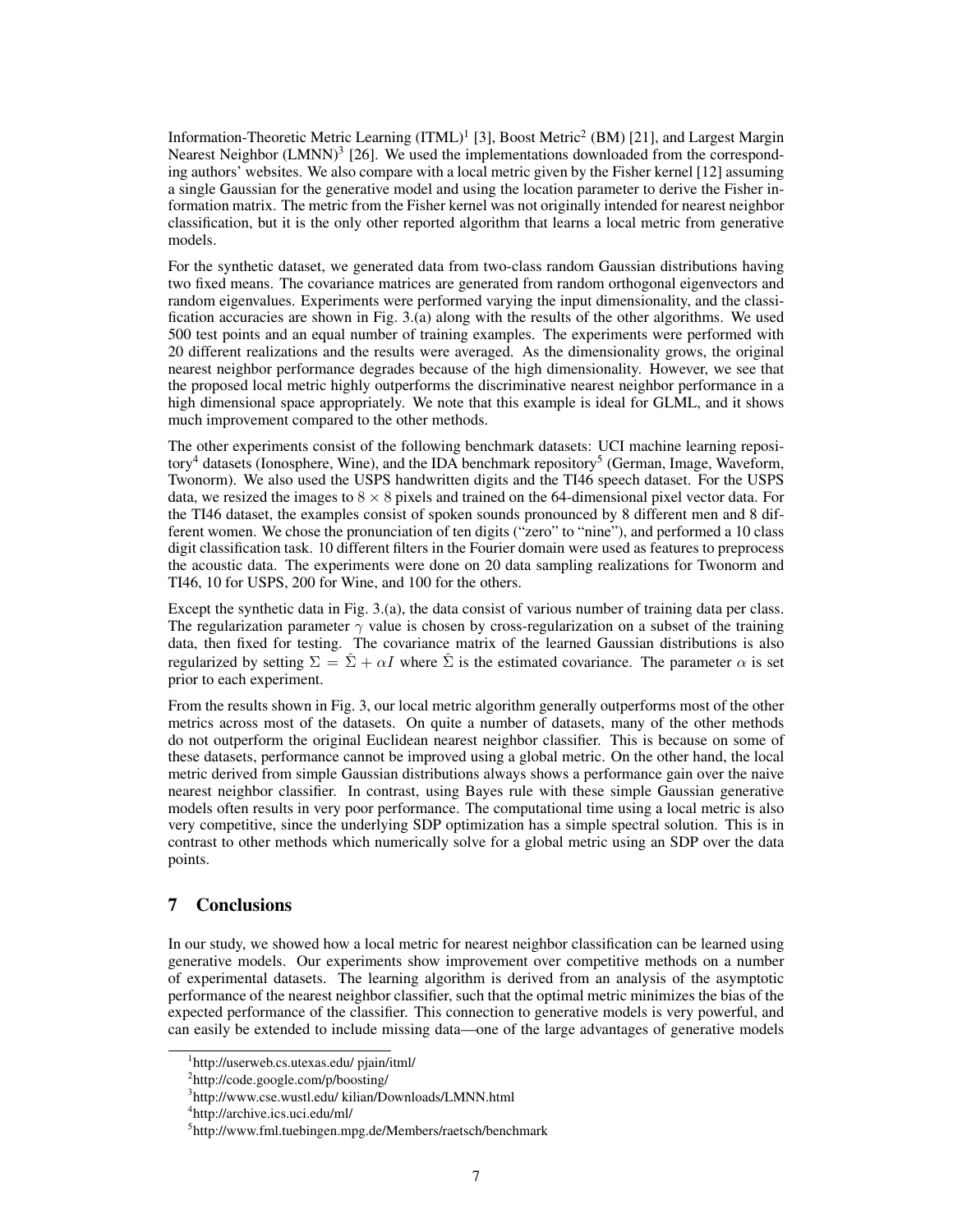

Figure 3: (a) Gaussian synthetic data with different dimensionality. As number of dimensions gets large, most methods degrade except GLML and LMNN. GLML continues to improve vastly over other methods. (b)∼(h) are the experiments on benchmark datasets varying the number of training data per class. (i) TI46 is the speech dataset pronounced by 8 men and 8 women. The Fisher kernel and BM are omitted for (f)∼(i) and (h)∼(i) respectively, since their performances are much worse than the naive nearest neighbor classifier.

in machine learning. Here we used simple Gaussians for the generative models, but this could be also easily extended to include other possibilities such as mixture models, hidden Markov models, or other dynamic generative models.

The kernelization of this work is straightforward, and the extension to the k-nearest neighbor setting using the theoretical distribution of k-th nearest neighbors is an interesting future direction. Another possible future avenue of work is to combine dimensionality reduction and metric learning using this framework.

#### Acknowledgments

This research was supported by National Research Foundation of Korea (2010-0017734, 2010-0018950, 314- 2008-1-D00377) and by the MARS (KI002138) and BK-IT Projects.

# References

[1] B. Alipanahi, M. Biggs, and A. Ghodsi. Distance metric learning vs. Fisher discriminant analysis. In *Proceedings of the 23rd national conference on Artificial intelligence*, pages 598–603, 2008.